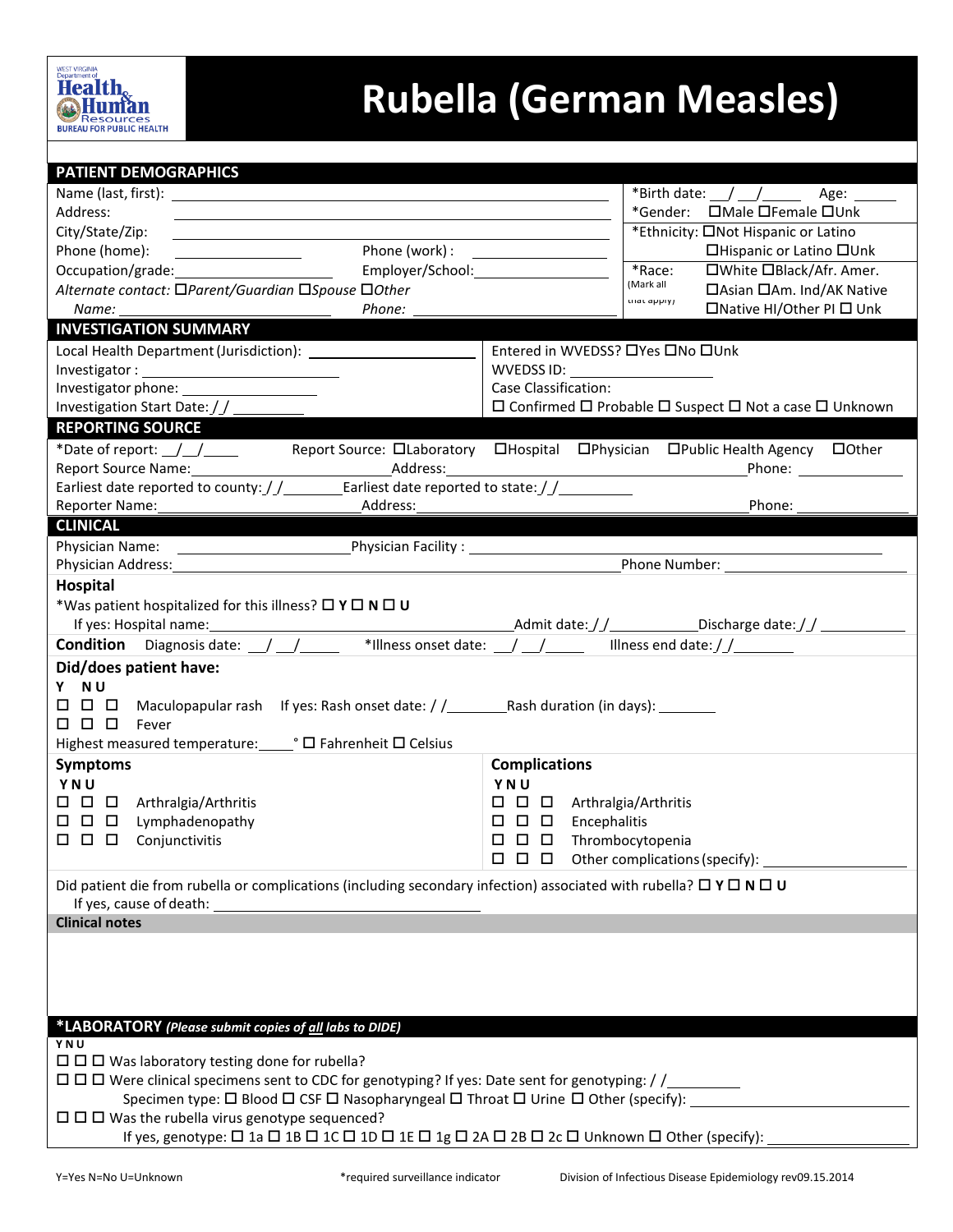| <b>LABORATORY TESTING</b>                                                                                                                                                                                                      |                                                                                                        |                                                                                                                                                                                                                                |              |                                     |                                 |  |
|--------------------------------------------------------------------------------------------------------------------------------------------------------------------------------------------------------------------------------|--------------------------------------------------------------------------------------------------------|--------------------------------------------------------------------------------------------------------------------------------------------------------------------------------------------------------------------------------|--------------|-------------------------------------|---------------------------------|--|
| *Type of test                                                                                                                                                                                                                  | Date of collection                                                                                     | Source of specimen                                                                                                                                                                                                             | Result value | Result                              | Lab                             |  |
| $\text{lgM}(1^{\text{st}})$                                                                                                                                                                                                    |                                                                                                        |                                                                                                                                                                                                                                |              |                                     |                                 |  |
| IgM $(2nd)$                                                                                                                                                                                                                    |                                                                                                        |                                                                                                                                                                                                                                |              |                                     |                                 |  |
| IgG                                                                                                                                                                                                                            |                                                                                                        |                                                                                                                                                                                                                                |              |                                     |                                 |  |
| IgG - Acute                                                                                                                                                                                                                    |                                                                                                        |                                                                                                                                                                                                                                |              |                                     |                                 |  |
| IgG - Convalescent                                                                                                                                                                                                             |                                                                                                        |                                                                                                                                                                                                                                |              |                                     |                                 |  |
| Viral Isolation                                                                                                                                                                                                                |                                                                                                        |                                                                                                                                                                                                                                |              |                                     |                                 |  |
| <b>PCR</b>                                                                                                                                                                                                                     |                                                                                                        |                                                                                                                                                                                                                                |              |                                     |                                 |  |
| Other (specify)                                                                                                                                                                                                                |                                                                                                        |                                                                                                                                                                                                                                |              |                                     |                                 |  |
| Other (specify)                                                                                                                                                                                                                |                                                                                                        |                                                                                                                                                                                                                                |              |                                     |                                 |  |
| Other (specify)                                                                                                                                                                                                                |                                                                                                        |                                                                                                                                                                                                                                |              |                                     |                                 |  |
| Lab notes                                                                                                                                                                                                                      |                                                                                                        |                                                                                                                                                                                                                                |              |                                     |                                 |  |
|                                                                                                                                                                                                                                |                                                                                                        |                                                                                                                                                                                                                                |              |                                     |                                 |  |
|                                                                                                                                                                                                                                |                                                                                                        |                                                                                                                                                                                                                                |              |                                     |                                 |  |
|                                                                                                                                                                                                                                |                                                                                                        |                                                                                                                                                                                                                                |              |                                     |                                 |  |
|                                                                                                                                                                                                                                |                                                                                                        |                                                                                                                                                                                                                                |              |                                     |                                 |  |
| <b>VACCINE INFORMATION</b>                                                                                                                                                                                                     |                                                                                                        |                                                                                                                                                                                                                                |              |                                     |                                 |  |
| Did the patient receive a rubella-containing vaccine? $\Box Y \Box N \Box U$ If yes: Number of doses ON or AFTER first birthday?<br>If not vaccinated, what was the reason?                                                    |                                                                                                        |                                                                                                                                                                                                                                |              |                                     |                                 |  |
| $\Box$ Lab evidence of previous disease $\Box$ MD diagnosis of previous disease $\Box$ Medical contraindication $\Box$ Parental Refusal                                                                                        |                                                                                                        |                                                                                                                                                                                                                                |              |                                     |                                 |  |
| $\Box$ Philosophical objection $\Box$ Religious exemption $\Box$ Under age for vaccination $\Box$ Unknown $\Box$ Other (specify)                                                                                               |                                                                                                        |                                                                                                                                                                                                                                |              |                                     |                                 |  |
| *VACCINATION RECORD                                                                                                                                                                                                            |                                                                                                        |                                                                                                                                                                                                                                |              |                                     |                                 |  |
|                                                                                                                                                                                                                                |                                                                                                        |                                                                                                                                                                                                                                |              |                                     |                                 |  |
| Vaccine administered: Vaccine ID: Vaccine ID:                                                                                                                                                                                  |                                                                                                        |                                                                                                                                                                                                                                |              |                                     |                                 |  |
| Manufacturer: _________________________________Organization ID: ________________                                                                                                                                               |                                                                                                        |                                                                                                                                                                                                                                |              |                                     |                                 |  |
| Lot #: \\cdot \\cdot \\cdot \\cdot \\cdot \\cdot \\cdot \\cdot \\cdot \\cdot \\cdot \\cdot \\cdot \\cdot \\cdot \\cdot \\cdot \\cdot \\cdot \\cdot \\cdot \\cdot \\cdot \\cdot \\cdot \\cdot \\cdot \\cdot \\cdot \\cdot \\cdo |                                                                                                        |                                                                                                                                                                                                                                |              |                                     |                                 |  |
|                                                                                                                                                                                                                                |                                                                                                        |                                                                                                                                                                                                                                |              |                                     |                                 |  |
| First Name: Name: Name Provider ID:                                                                                                                                                                                            |                                                                                                        |                                                                                                                                                                                                                                |              |                                     |                                 |  |
| Manufacturer: __________________________________Organization ID: _______________                                                                                                                                               |                                                                                                        |                                                                                                                                                                                                                                |              |                                     |                                 |  |
| Lot #: Lot = Lot = Lot = Lot = Lot = Lot = Lot = Lot = Lot = Lot = Lot = Lot = Lot = Lot = Lot = Lo                                                                                                                            |                                                                                                        |                                                                                                                                                                                                                                |              |                                     |                                 |  |
|                                                                                                                                                                                                                                |                                                                                                        |                                                                                                                                                                                                                                |              |                                     |                                 |  |
| Vaccine administered: Vaccine ID:                                                                                                                                                                                              |                                                                                                        |                                                                                                                                                                                                                                |              | First Name: Provider ID:            |                                 |  |
|                                                                                                                                                                                                                                |                                                                                                        | Organization Name: The Contract of the Contract of the Contract of the Contract of the Contract of the Contract of the Contract of the Contract of the Contract of the Contract of the Contract of the Contract of the Contrac |              |                                     |                                 |  |
| $Lot \#:$<br>$\overline{\phantom{a}}$                                                                                                                                                                                          | Expiration Date://________                                                                             | Organization ID:                                                                                                                                                                                                               |              |                                     |                                 |  |
| <b>EPIDEMIOLOGIC</b>                                                                                                                                                                                                           |                                                                                                        |                                                                                                                                                                                                                                |              |                                     |                                 |  |
| Y N U                                                                                                                                                                                                                          |                                                                                                        |                                                                                                                                                                                                                                |              |                                     |                                 |  |
|                                                                                                                                                                                                                                |                                                                                                        |                                                                                                                                                                                                                                |              | If yes, case ID of epi-linked case: |                                 |  |
| *Transmission Setting (where did this case acquire pertussis?):                                                                                                                                                                |                                                                                                        |                                                                                                                                                                                                                                |              |                                     |                                 |  |
| $\Box$ Athletics                                                                                                                                                                                                               | $\square$ College                                                                                      | $\Box$ Community                                                                                                                                                                                                               |              | $\Box$ Correctional facility        |                                 |  |
| $\square$ Daycare                                                                                                                                                                                                              | $\square$ Doctor's office                                                                              | $\square$ Home                                                                                                                                                                                                                 |              | $\square$ Hospital ER               |                                 |  |
| $\Box$ Hospital outpatient clinic                                                                                                                                                                                              | $\Box$ Hospital ward                                                                                   | $\Box$ International travel                                                                                                                                                                                                    |              | $\Box$ Military                     |                                 |  |
| $\Box$ Place of worship                                                                                                                                                                                                        | $\square$ School                                                                                       | $\square$ Work                                                                                                                                                                                                                 |              | $\Box$ Other                        | $\Box$ Unknown                  |  |
| Y NU                                                                                                                                                                                                                           |                                                                                                        |                                                                                                                                                                                                                                |              |                                     |                                 |  |
| $\Box$ $\Box$ $\Box$ * Is this case part of an outbreak of 3 or more cases?                                                                                                                                                    |                                                                                                        |                                                                                                                                                                                                                                |              |                                     |                                 |  |
| Source of infection (i.e. Person ID, place, etc.):                                                                                                                                                                             |                                                                                                        |                                                                                                                                                                                                                                |              |                                     |                                 |  |
| $\Box$ $\Box$ $\Box$                                                                                                                                                                                                           | Did rash onset occur 14-23 days upon entering the USA, following any travel or living outside the USA? |                                                                                                                                                                                                                                |              |                                     |                                 |  |
| 000                                                                                                                                                                                                                            | *Is this case traceable (linked) to an international import?                                           |                                                                                                                                                                                                                                |              |                                     |                                 |  |
| 000<br>*Is this case epi-linked to another confirmed or probable case?                                                                                                                                                         |                                                                                                        |                                                                                                                                                                                                                                |              |                                     |                                 |  |
| $\Box$ $\Box$ $\Box$<br>Were age and setting verified?                                                                                                                                                                         |                                                                                                        |                                                                                                                                                                                                                                |              |                                     |                                 |  |
| Where was the disease acquired?                                                                                                                                                                                                |                                                                                                        |                                                                                                                                                                                                                                |              |                                     |                                 |  |
| $\Box$ Indigenous, within jurisdiction $\Box$ Out of country $\Box$ Out of jurisdiction, from another jurisdiction $\Box$ Out of state $\Box$ Unknown                                                                          |                                                                                                        |                                                                                                                                                                                                                                |              |                                     |                                 |  |
| Confirmation method:                                                                                                                                                                                                           |                                                                                                        |                                                                                                                                                                                                                                |              |                                     |                                 |  |
| $\square$ Active surveillance                                                                                                                                                                                                  | $\Box$ Case/Outbreak management $\Box$ Clinical diagnosis (not lab confirmed)                          |                                                                                                                                                                                                                                |              |                                     | $\Box$ Epidemiologically linked |  |
| $\square$ Lab confirmed                                                                                                                                                                                                        | $\square$ Lab report                                                                                   | □ Local/State specified<br>$\square$ Medical record review                                                                                                                                                                     |              |                                     |                                 |  |
| $\square$ Provider certified<br>$\square$ No information given<br>$\square$ Occupational disease<br>$\Box$ Other (specify):                                                                                                    |                                                                                                        |                                                                                                                                                                                                                                |              |                                     |                                 |  |
| surveillance                                                                                                                                                                                                                   |                                                                                                        |                                                                                                                                                                                                                                |              |                                     |                                 |  |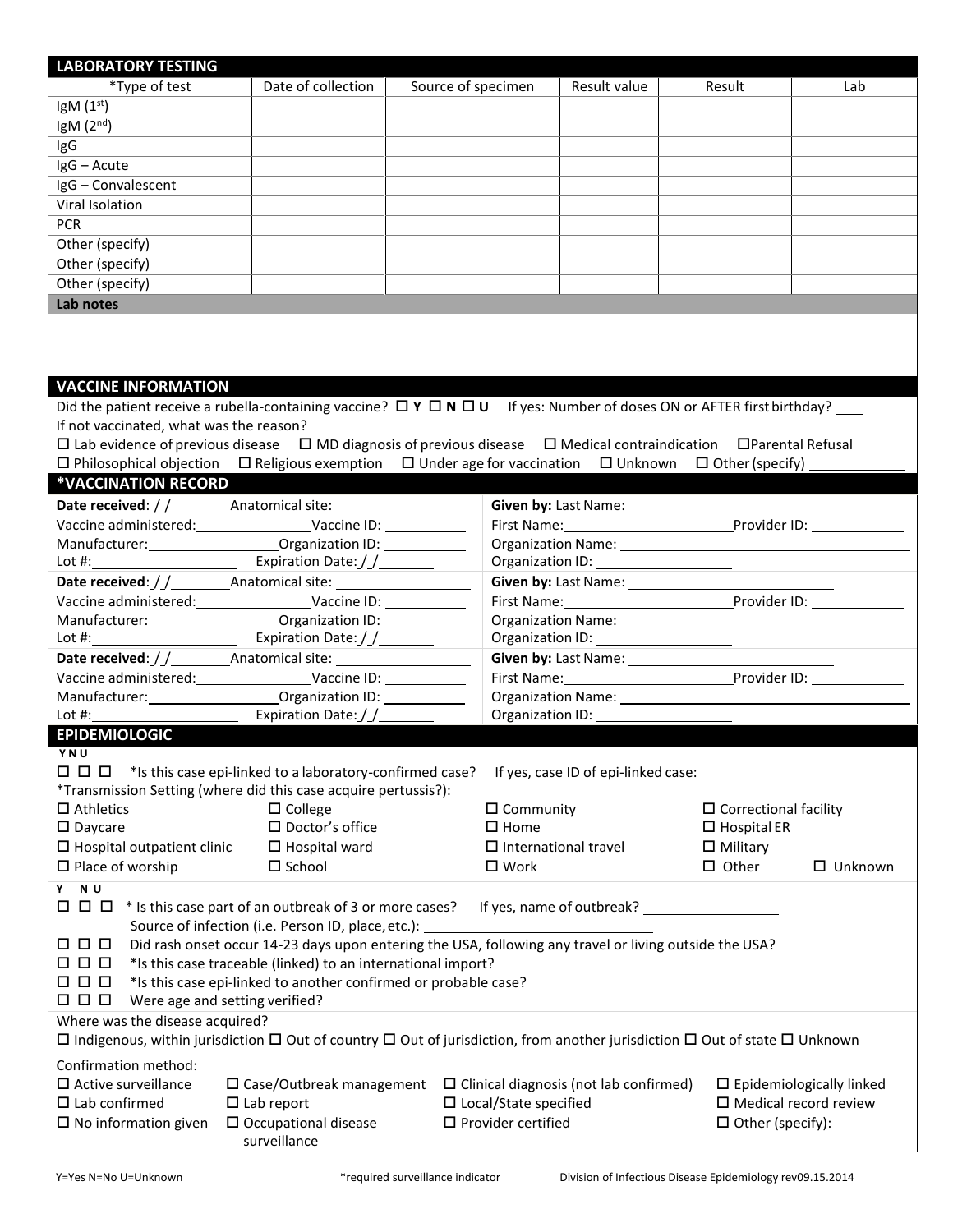| <b>MEDICAL HISTORY</b>                                                                                                                                   |
|----------------------------------------------------------------------------------------------------------------------------------------------------------|
| Length of time in the US (in years)? Country of birth?                                                                                                   |
| *If this is a female, is she pregnant? $\Box$ Y $\Box$ N $\Box$ U If yes, what is the expected delivery date? $//$                                       |
|                                                                                                                                                          |
| Trimester of gestation at time of disease? $\square$ First $\square$ Second $\square$ Third $\square$ Unknown                                            |
| Note: Please follow-up on this case 2 weeks prior to delivery date to determine whether or not the baby has Congenital                                   |
| Rubella Syndrome (CRS) or Congenital Rubella Infection (CRI).                                                                                            |
| Is there documentation of previous rubella immunity testing? $\Box Y \Box N \Box U$                                                                      |
| If yes, result: $\square$ Indeterminate $\square$ Negative $\square$ Positive $\square$ Pending $\square$ Unknown $\square$ Not Done                     |
| Year of immunity testing: Age of woman at time of immunity testing (in years):                                                                           |
| Did the woman ever have rubella disease prior to this pregnancy? $\Box$ Y $\Box$ N $\Box$ U                                                              |
| If yes, was previous rubella disease serologically confirmed by a physician? $\Box Y \Box N \Box U$                                                      |
| Year of previous disease: ______ Age of woman at time previous disease (in years): _                                                                     |
| What was the outcome of the current pregnancy? $\Box$ Live birth $\Box$ Not a live birth $\Box$ Unknown $\Box$ Other                                     |
| If a live birth: $\Box$ Live birth with CRS $\Box$ Live birth with infection only $\Box$ Live birth without CRS or infection                             |
| If not a live birth: $\Box$ Elective termination $\Box$ Fetal death $\Box$ Spontaneous abortion $\Box$ Stillbirth                                        |
| At the time of cessation of pregnancy, what was the age of the fetus (in weeks)? ______<br>Was autopsy/pathology study conducted? $\Box Y \Box N \Box U$ |
| If yes, result of autopsy/pathology study:                                                                                                               |
| PUBLIC HEALTH ACTIONS/NOTES                                                                                                                              |
| $\Box$ Public health action (education, prevention, intervention, etc.) done. If yes, specify date / /                                                   |
|                                                                                                                                                          |
| $\square$ Lost to follow-up                                                                                                                              |
|                                                                                                                                                          |
|                                                                                                                                                          |
|                                                                                                                                                          |
|                                                                                                                                                          |
|                                                                                                                                                          |
|                                                                                                                                                          |
|                                                                                                                                                          |
|                                                                                                                                                          |
|                                                                                                                                                          |
|                                                                                                                                                          |